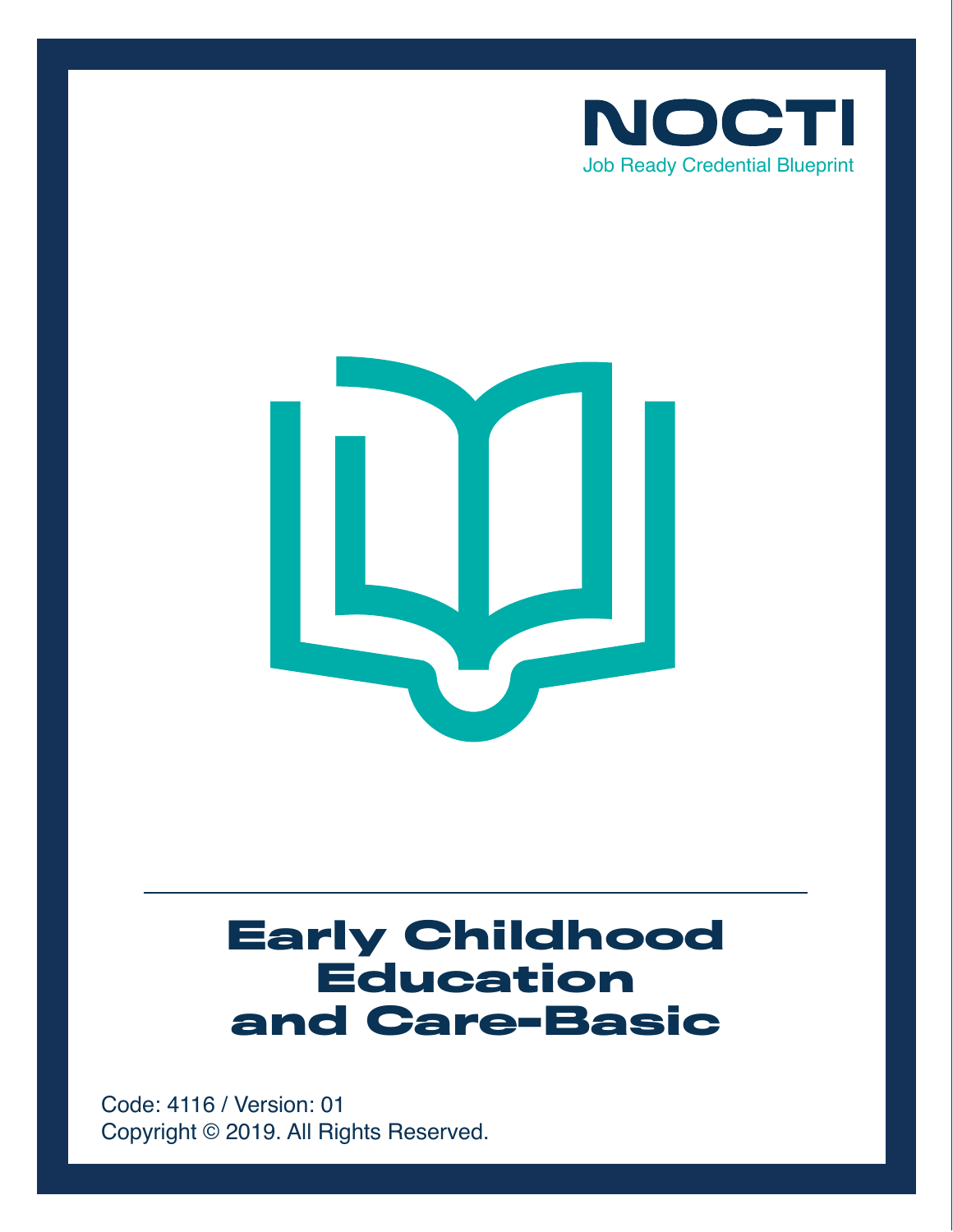## **General Assessment Information**

| <b>Blueprint Contents</b>                                                                                                                   |                                                            |
|---------------------------------------------------------------------------------------------------------------------------------------------|------------------------------------------------------------|
| <b>General Assessment Information</b><br>Written Assessment Information<br>Specific Competencies Covered in the Test Sample Performance Job | Sample Written Items<br>Performance Assessment Information |

**Test Type:** The Early Childhood Education and Care-Basic industry-based credential is included in NOCTI's Job Ready assessment battery. Job Ready assessments measure technical skills at the occupational level and include items which gauge factual and theoretical knowledge. Job Ready assessments typically offer both a written and performance component and can be used at the secondary and post-secondary levels. Job Ready assessments can be delivered in an online or paper/pencil format.

**Revision Team:** The assessment content is based on input from secondary, post-secondary, and business/industry representatives from the states of Georgia, Indiana, Michigan, New York, and Pennsylvania.



19.0708- Child Care and Support Services Management



Career Cluster 5 - Education and Training



25-2011.00- Preschool Teachers, Except Special Education



In the lower division baccalaureate/associate degree category, 3 semester hours in Early Childhood Education, Human Services, Education, Child Development



The Association for Career and Technical Education (ACTE), the leading professional organization for career and technical educators, commends all students who participate in career and technical education programs and choose to validate their educational attainment through rigorous technical assessments. In taking this assessment you demonstrate to your school, your parents and guardians, your future employers and yourself that you understand the concepts and knowledge needed to succeed in the workplace. Good Luck!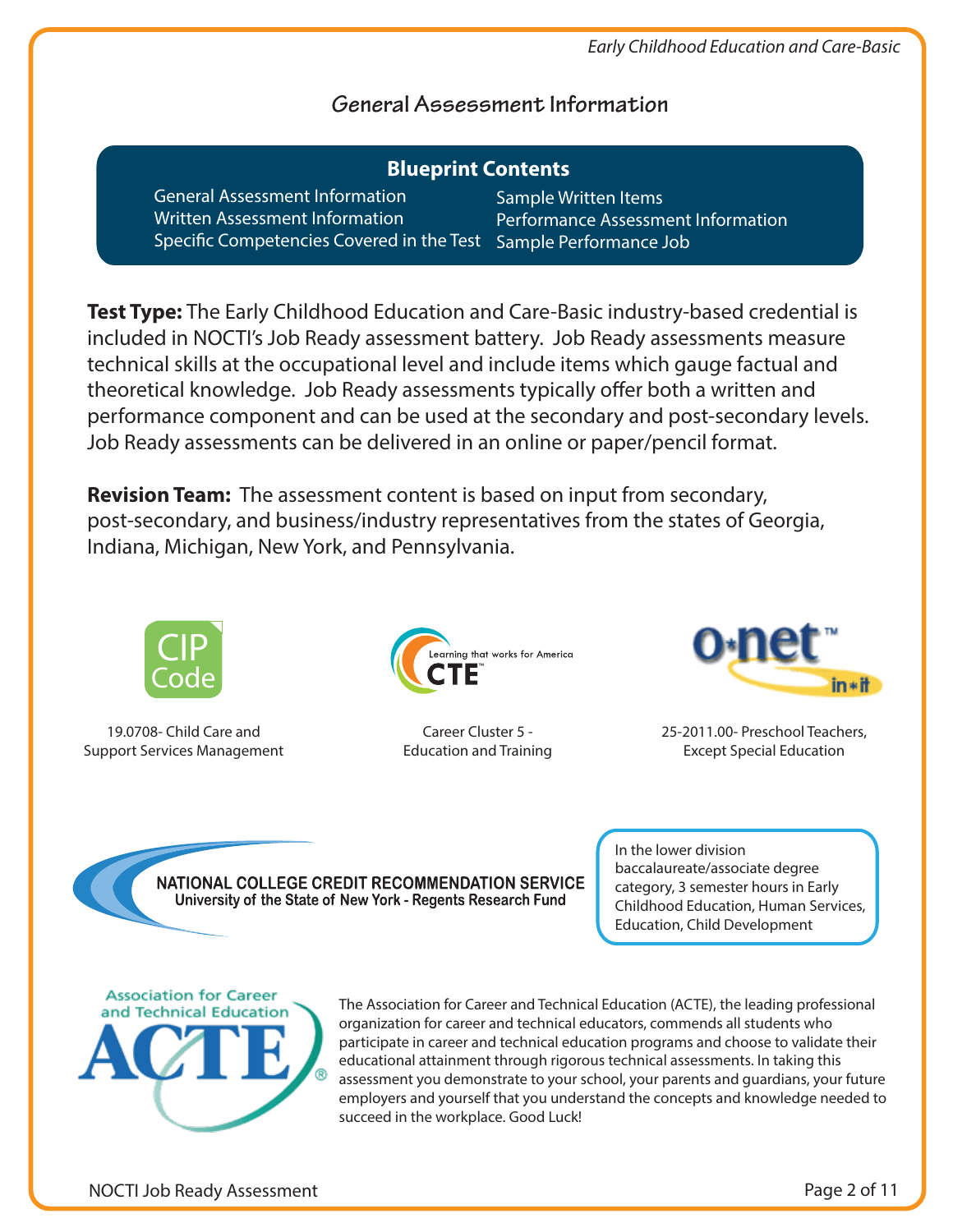# **Written Assessment**

NOCTI written assessments consist of questions to measure an individual's factual theoretical knowledge.

**Administration Time:** 3 hours **Number of Questions:** 193 **Number of Sessions:** This assessment may be administered in one, two, or three sessions.



**Areas Covered**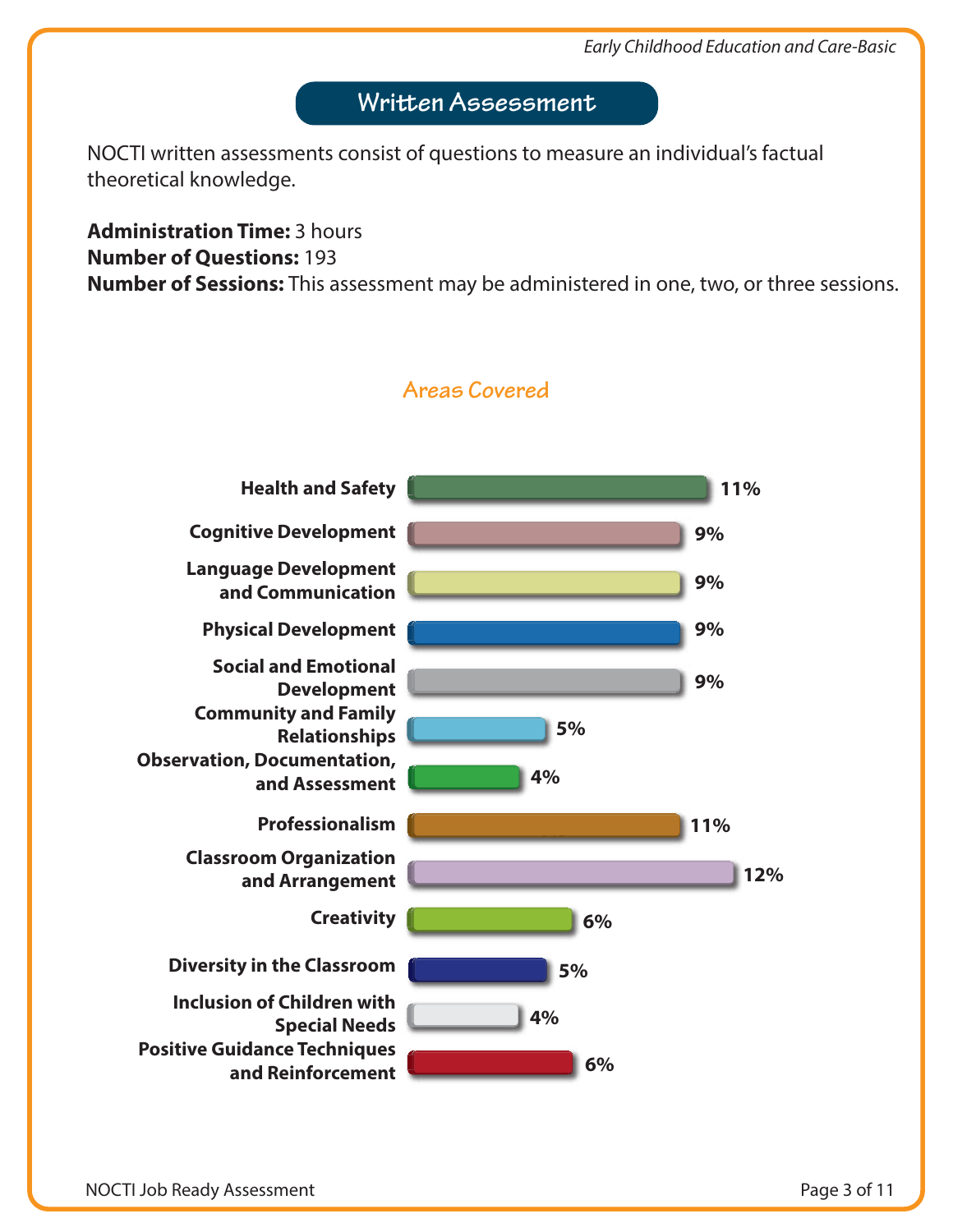**Specific Standards and Competencies Included in this Assessment** 

## **Health and Safety**

- Identify safety hazards in and around the childcare setting
- Instruct children in personal safety awareness (e.g., stranger danger, fire safety)
- Identify characteristics of common childhood illnesses
- Describe universal (standard) precautions and infection control
- Explain rest and relaxation techniques
- Plan, prepare, and explain the importance of nutritionally balanced meals and snacks
- Identify indicators and reporting procedures involving child abuse and neglect

## **Cognitive Development**

- Explain cognitive development stages and how they correlate to social, emotional, and physical development
- Provide examples of cognitive development
- Describe equipment and activities that promote cognitive development
- Identify learning opportunities and conditions that develop creative and critical thinking
- Recognize the factors that impact brain development
- Identify important theories and research involving cognitive development

## **Language Development and Communication**

- Describe the stages of language development
- Describe strategies to encourage expressive and receptive language
- Identify materials that encourage and support literacy skills
- Demonstrate effective literacy strategies
- Describe various methods of story presentation
- Describe factors affecting language development

**(Continued on the following page)**

NOCTI Job Ready Assessment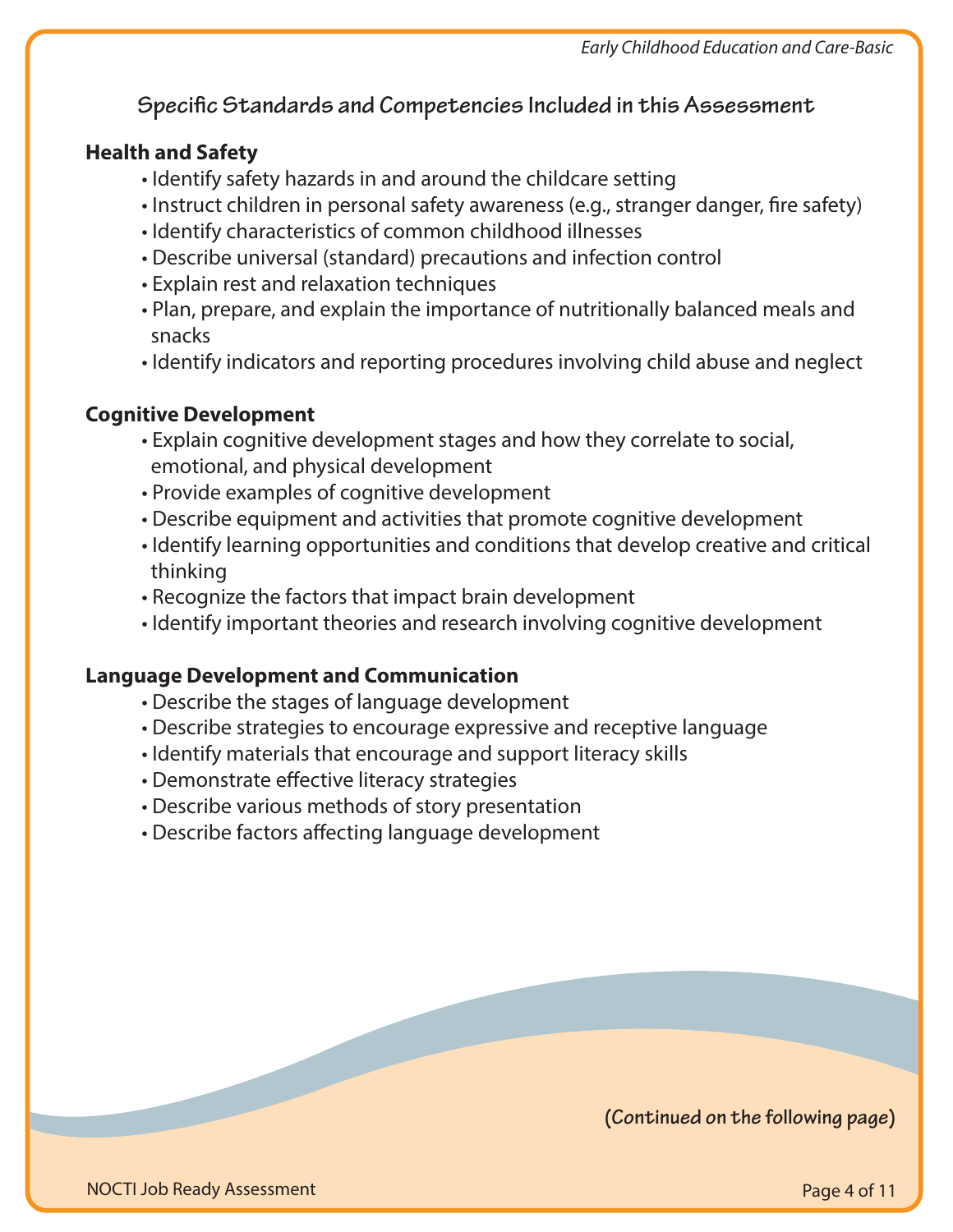# **Specific Standards and Competencies (continued)**

## **Physical Development**

- Explain the stages of fine and gross motor development
- Recognize the factors that impact physical development
- Describe strategies and conditions that encourage physical development
- Select age-appropriate indoor and outdoor play equipment and activities for physical development
- Describe the effects of play on children's physical development
- Explain how physical development correlates to social, emotional, and cognitive development

## **Social and Emotional Development**

- Discuss teaching techniques that encourage the development of a positive self-concept
- Describe the stages of social and emotional development of children
- Recognize the factors that impact social and emotional development
- Discuss caregiving techniques that develop appropriate social skills
- Identify positive techniques for conflict resolution and mediation
- List strategies to promote self-help skills and autonomy

## **Community and Family Relationships**

- Describe the importance of cooperative relationships with families
- Identify and plan methods of family and community involvement
- Describe the components of effective school and home communication

## **Observation, Documentation, and Assessment**

- Identify observation purposes, techniques, and tools
- Observe and record children's developmental learning
- Interpret, communicate, and apply observation results



**(Continued on the following page)**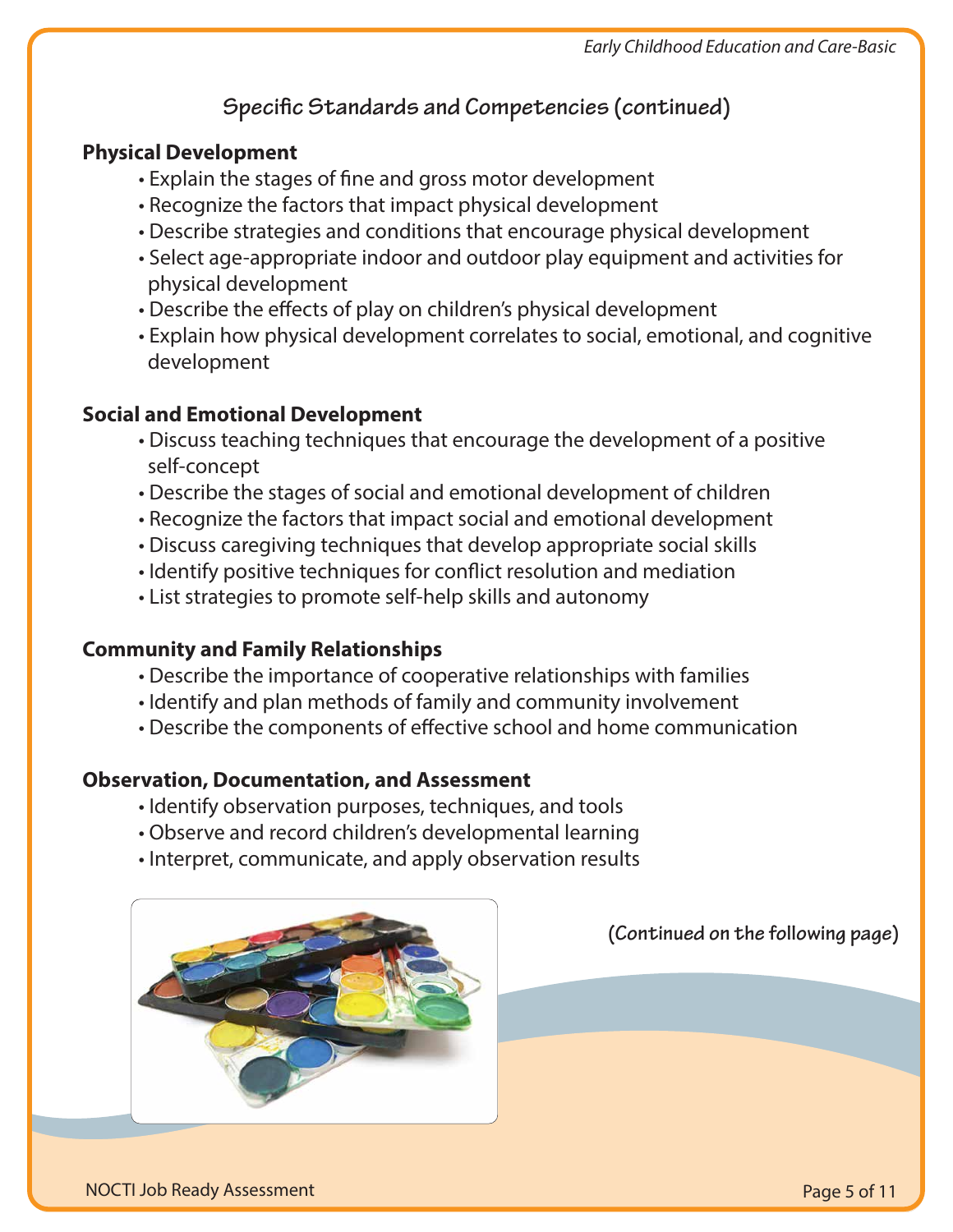## **Specific Standards and Competencies (continued)**

#### **Professionalism**

- Identify career-related skills and employment opportunities
- Identify resources for professional development
- Recognize the need for self-assessment for continued professional growth
- Explain the role of a child advocate
- Identify the importance and legal mandates of confidentiality
- Exhibit appropriate characteristics in an educational team setting
- Apply the NAEYC Code of Ethical Conduct to professional practices

## **Classroom Organization and Arrangement**

- Arrange an age-appropriate classroom environment
- Prepare and maintain materials and equipment storage
- Identify characteristics of a balanced daily schedule
- Implement developmentally appropriate activities
- Describe a variety of transition-time activities
- Demonstrate awareness of licensing laws and regulations
- Identify recordkeeping and clerical functions in a childcare setting

## **Creativity**

- Identify strategies for facilitating creative experiences
- Display or present creative products
- Identify appropriate materials and equipment that encourage creative development
- Explain sensory activities and supporting materials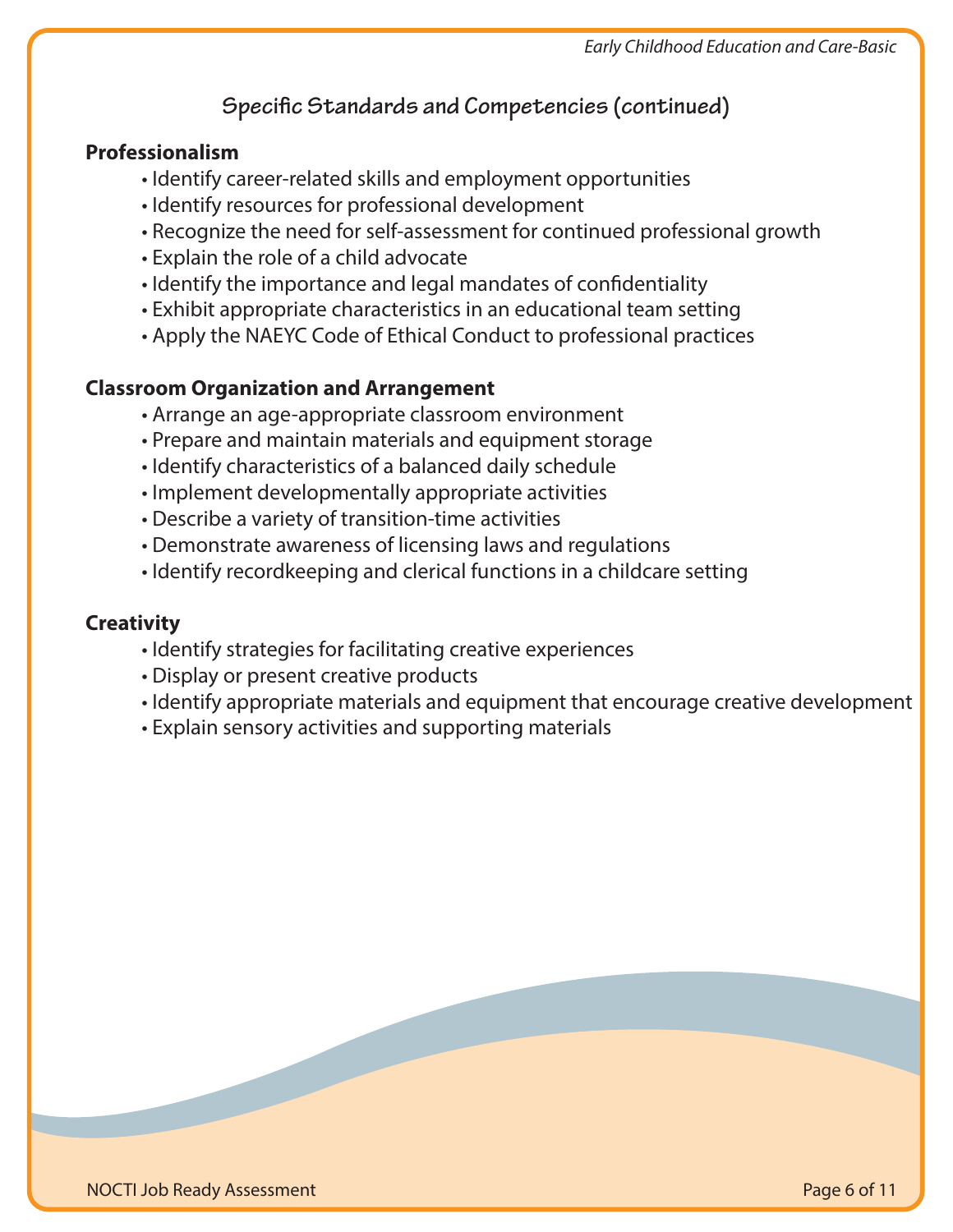# **Specific Standards and Competencies (continued)**

## **Diversity in the Classroom**

- Identify components of a diverse, multicultural curriculum
- Display awareness of diversities in family structures
- Describe ways to incorporate children's home language and traditions

## **Inclusion of Children with Special Needs**

- Identify characteristics of various types of exceptionalities
- Identify concerns and basic rights of children with special needs
- Differentiate the learning environment and curriculum to accommodate special needs

## **Positive Guidance Techniques and Reinforcement**

- Demonstrate positive adult-child communication
- Describe positive classroom management
- Identify child guidance techniques

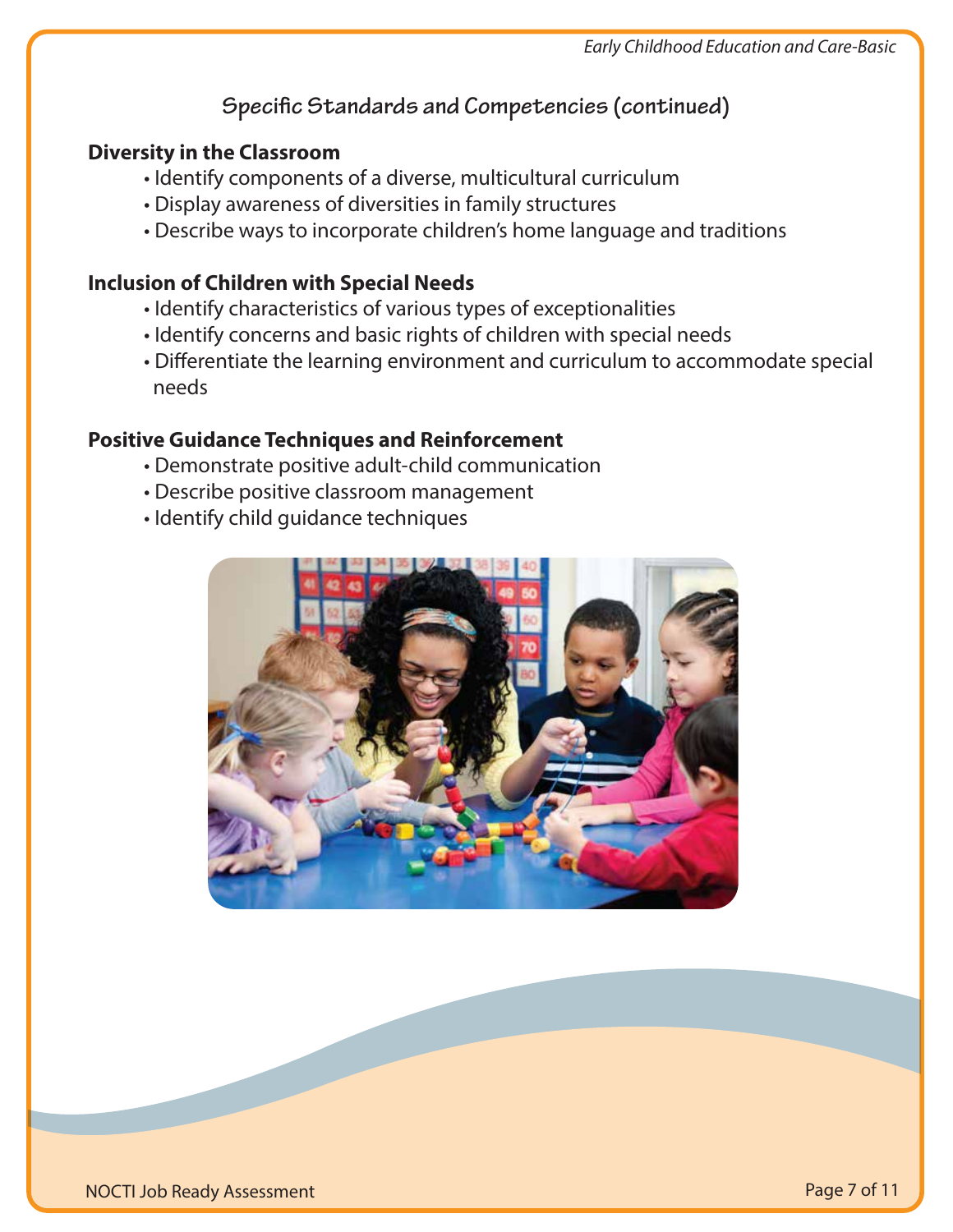## **Sample Questions**

## **Which activity is best before rest or quiet time?**

- A. playing outside
- B. playing musical chairs
- C. listening to a short story
- D. eating cookies

## **The most rapid brain development occurs**

- A. during the first three years of life
- B. when the child starts school
- C. when the child learns to read
- D. during the prenatal period

## **During storytelling, infants and toddlers generally respond more to**

- A. sounds
- B. unfamiliar objects
- C. familiar objects
- D. eye contact

## **Physical development is positively impacted by**

- A. popular TV and video games
- B. caffeinated drinks
- C. active play and exercise
- D. superhero role models

## At age 3, the child will say his/her first name and last name. This child is showing **signs of \_\_\_\_\_ development.**

- A. physical
- B. sensory
- C. creative
- D. identity

**(Continued on the following page)**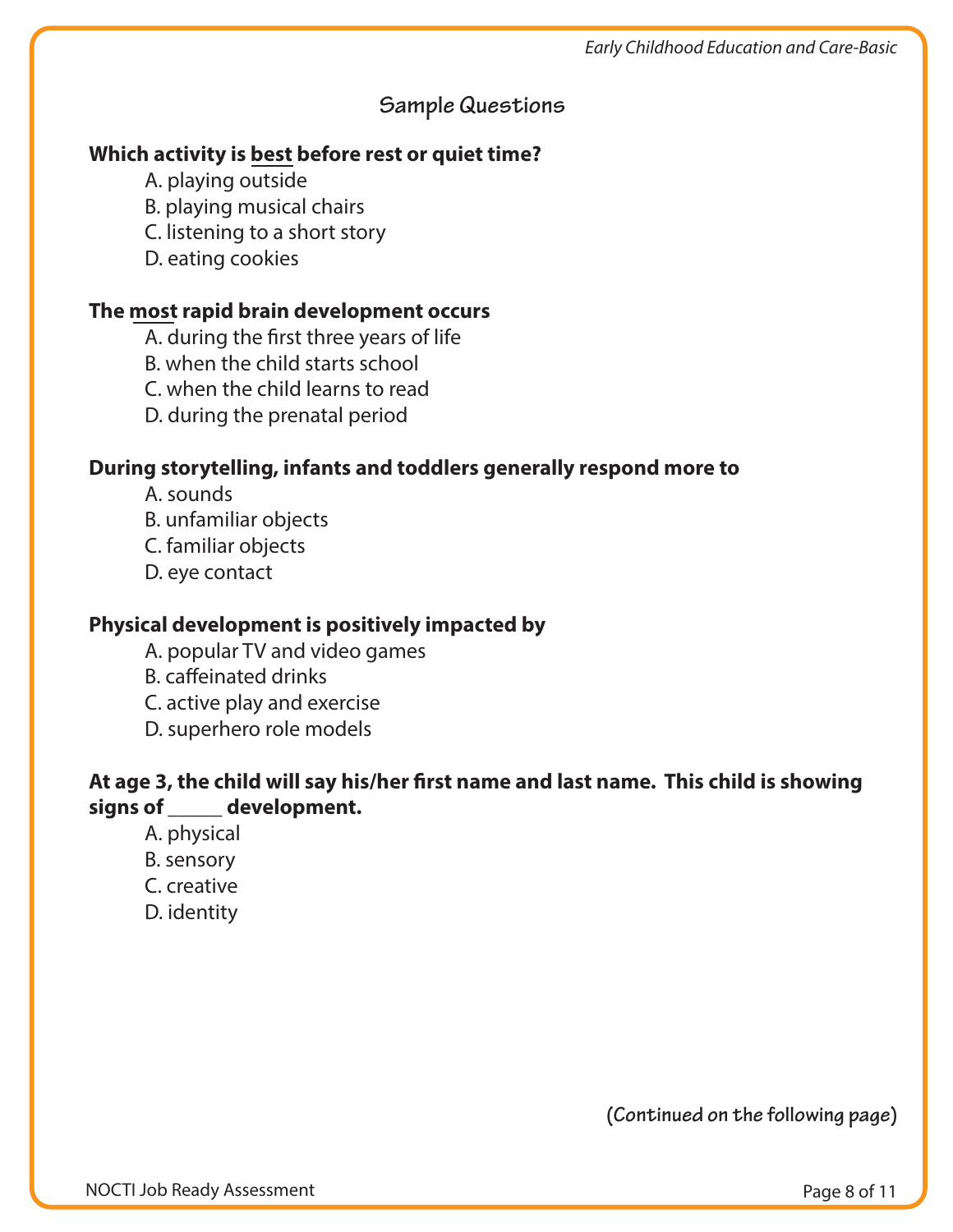## **Sample Questions (continued)**

#### **Parent-teacher conferences are important because they encourage**

- A. fixing family problems
- B. family involvement
- C. children's involvement
- D. family complaints

#### **When parents come to visit the childcare program, they should**

- A. take their child home early
- B. observe in silence
- C. be encouraged to participate
- D. bring treats for the children

#### **Reporting child abuse is a way to be a**

- A. child's adversary
- B. parent's ally
- C. child's advocate
- D. parent's advocate

#### **A science center should include**

- A. paste and construction paper
- B. magnets, rocks, and shells
- C. dolls and a kitchen set
- D. cards, string, and beads

## **Children's art work should be displayed**

- A. at a level that is easy for adults to see
- B. in all of the center's hallways
- C. at the preschool at the child's eye level
- D. in one area of the room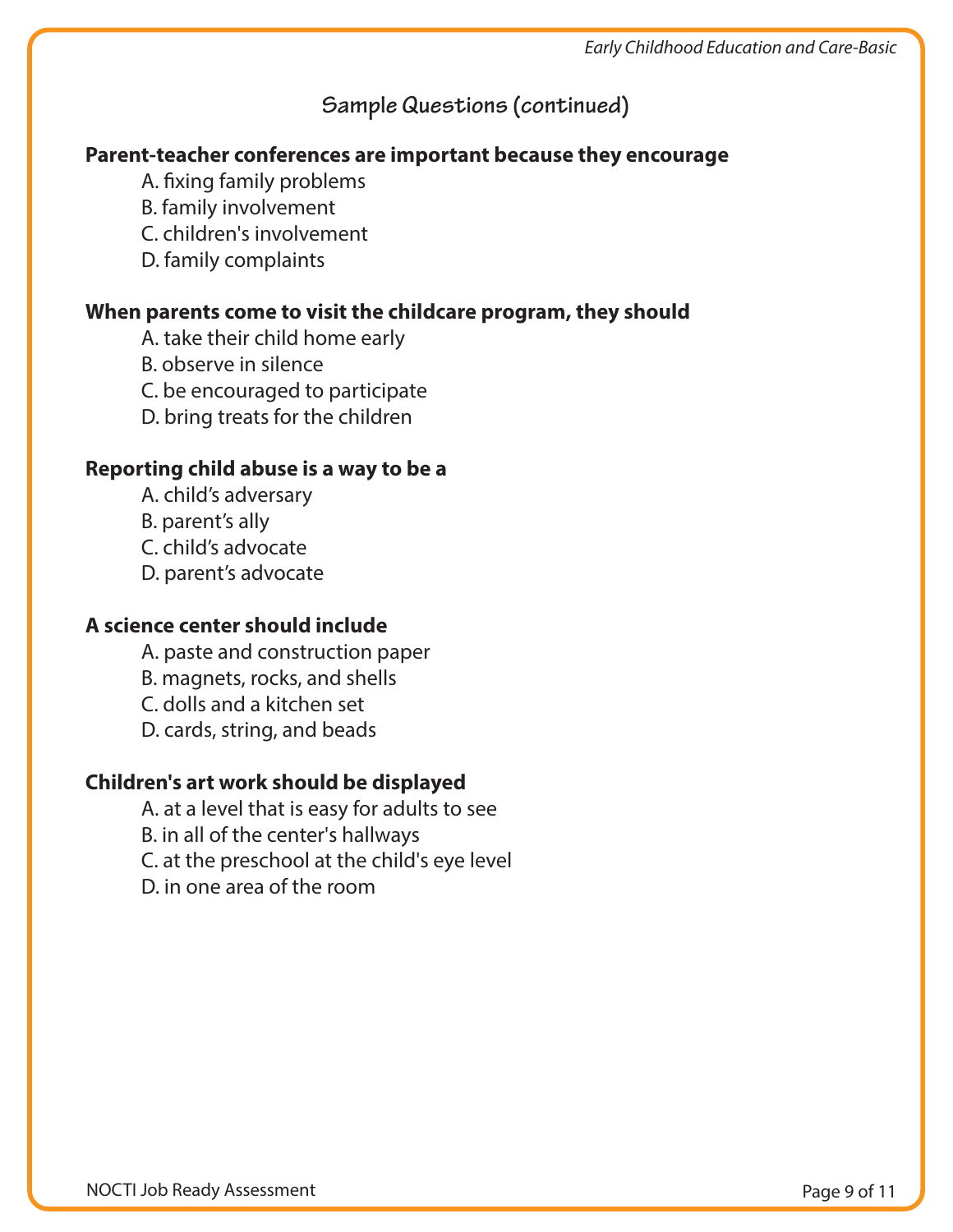#### *Early Childhood Education and Care-Basic*

# **Performance Assessment**

NOCTI performance assessments allow individuals to demonstrate their acquired skills by completing actual jobs using the tools, materials, machines, and equipment related to the technical area.

**Administration Time:** 45 minutes **Number of Jobs:** 5

## **Areas Covered:**

**20% Demonstrate Washing of Caregiver's Hands** Participants will correctly wash their hands.

#### **20% Introduction Activity**

Participants will complete an introduction activity.

#### **25% Story Presentation**

Participants will complete a story presentation.

## **20% Gross Motor Stretching Activity**

Participants will complete a gross motor stretching activity.

#### **15% Closure Activity**

Participants will complete a closure activity.



NOCTI Job Ready Assessment